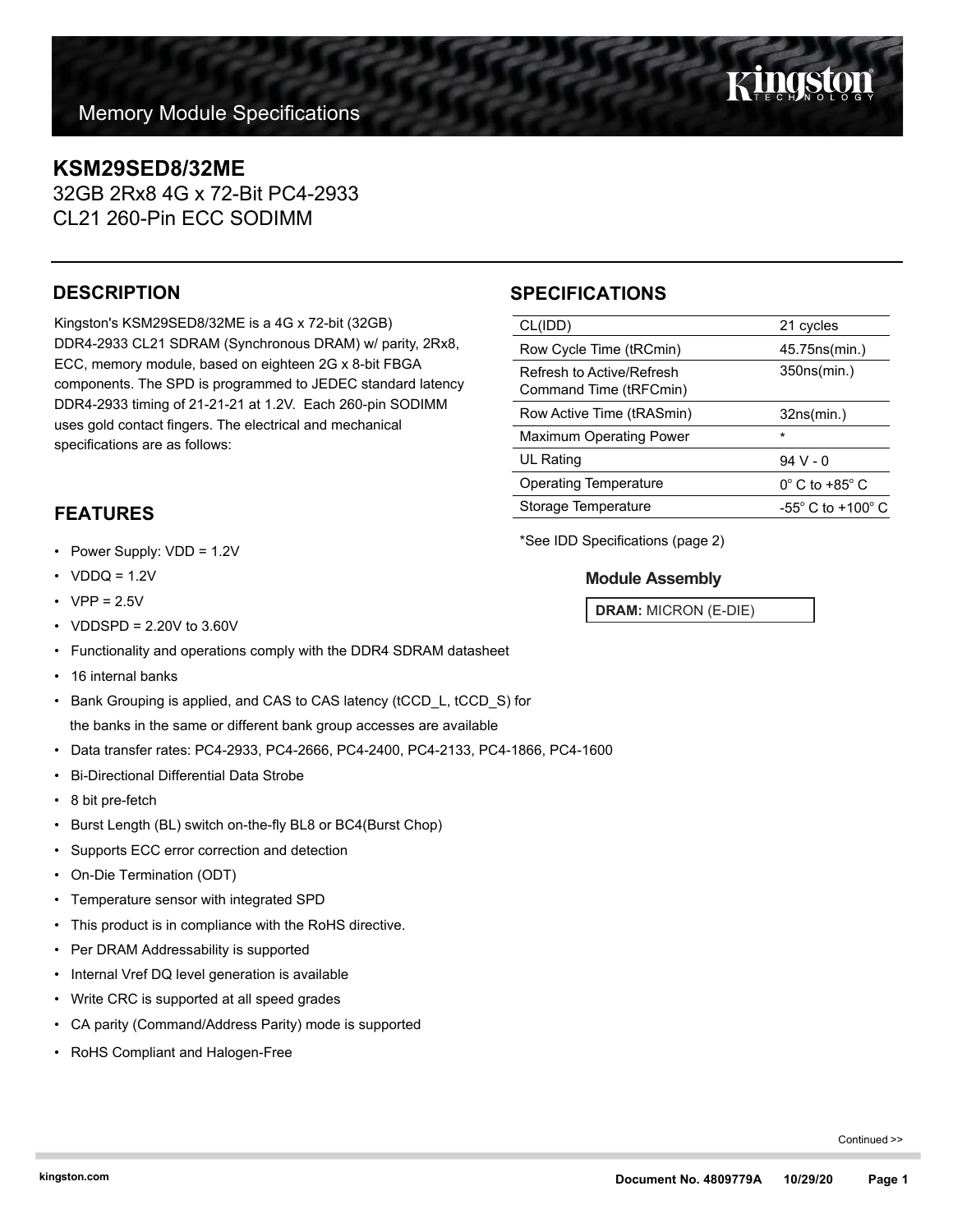# **IDD Specifications**

| Symbol                   | 2933 | <b>Units</b> |
|--------------------------|------|--------------|
| l <sub>DD0</sub>         | 873  | mA           |
| I <sub>PP0</sub>         | 45   | mA           |
| $I_{DD1}$                | 972  | mA           |
| <b>I</b> <sub>DD2N</sub> | 792  | mA           |
| <b>I</b> DD2NT           | 792  | mA           |
| <b>I</b> <sub>DD2P</sub> | 684  | mA           |
| I <sub>DD2Q</sub>        | 756  | mA           |
| <b>I</b> <sub>DD3N</sub> | 1080 | mA           |
| I <sub>PP3N</sub>        | 36   | mA           |
| I <sub>DD3P</sub>        | 882  | mA           |
| <b>I</b> <sub>DD4R</sub> | 1728 | mA           |
| <b>I</b> <sub>DD4W</sub> | 1449 | mA           |
| <b>I</b> DD5R            | 954  | mA           |
| I <sub>PP5R</sub>        | 54   | mA           |
| <b>I</b> DD6N            | 684  | mA           |
| <b>I</b> DD6E            | 2034 | mA           |
| <b>I</b> <sub>DD6R</sub> | 360  | mA           |
| $I_{DD6A(25°C)}$         | 198  | mA           |
| <b>I</b> DD6A (45°C)     | 360  | mA           |
| I <sub>DD6A</sub> (75°C) | 918  | mA           |
| $I_{DD6A(95°C)}$         | 2034 | mA           |
| $I_{PP6X}$               | 954  | mA           |
| <b>I</b> <sub>DD7</sub>  | 1989 | mA           |
| l <sub>PP7</sub>         | 90   | mA           |
| I <sub>DD8</sub>         | 648  | mA           |